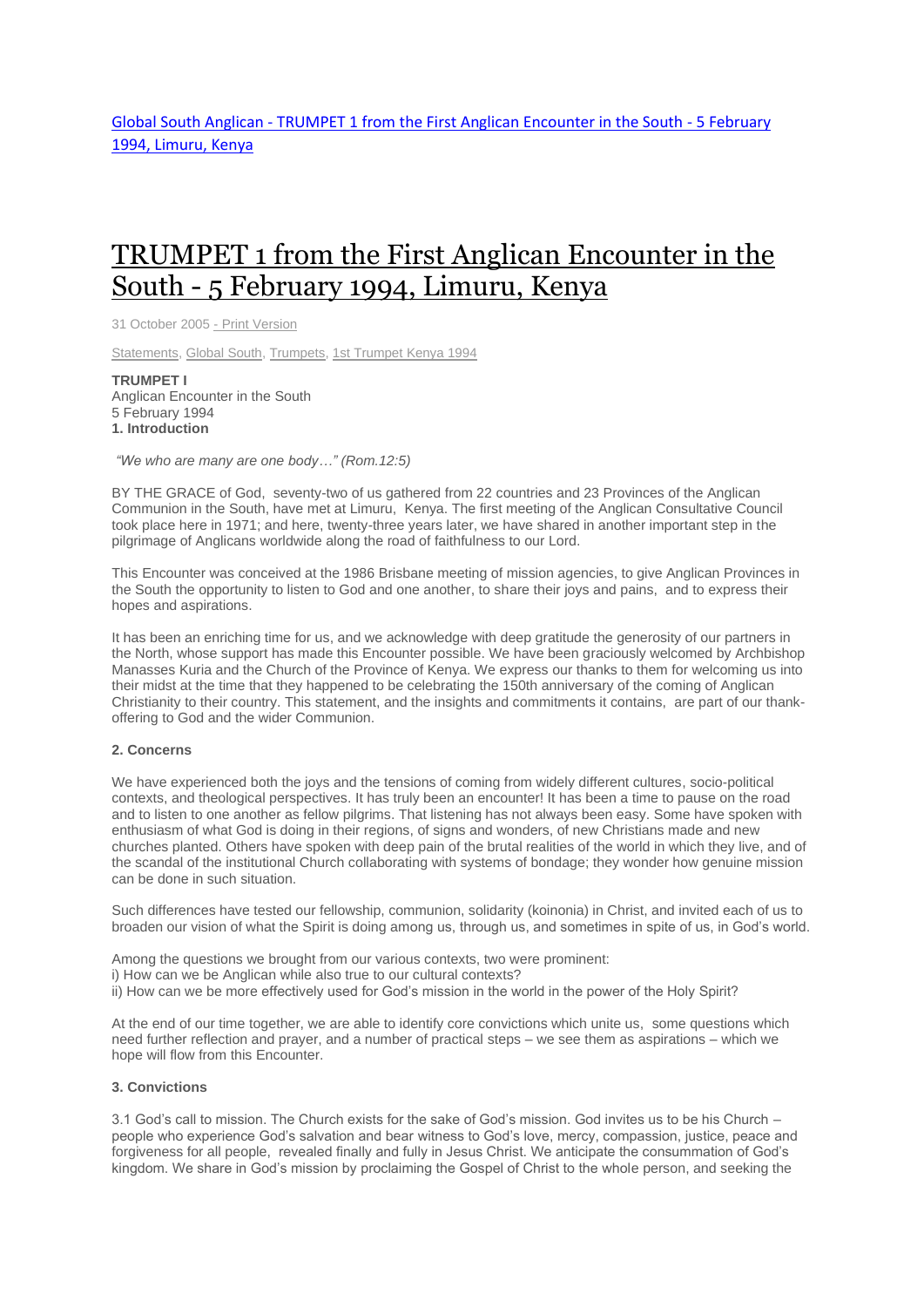enabling power of the Holy Spirit. While our different contexts lead us to adopt a variety of mission emphases, we are one in believing that God's mission is one whole and must not be fragmented.

3.2 The local church in mission. Each church in its local context is the primary agent of mission, and has the responsibility to discern God's call to mission and to respond in faith, hope and love. But we also recognize that some ecclesial attitudes and structures hinder God's mission. We are discovering new ways of being the churchin-mission; and in particular we affirm smaller structures (such as base ecclesial communities, house fellowships and cell groups) within the parish context as one of the most effective ways of being a missionary church in our various contexts. We want to encourage our Provinces to give urgent attention to the creation of a 'grassroots' church, made up of vibrant communities which are deeply involved in their neighbourhoods.

3.3 The whole people of God. Our conviction and experience is that the whole people of God are called because of our baptism to share in worship, ministry, mission and stewardship. All gifts need to be released for the extension of God's kingdom. However, authoritarian models of ministry are a major hindrance to setting God's people free for ministry and mission. We feel that recognition of the particular needs and gifts of women, young people and children is both vital and urgent.

Ordained leaders, however, need to be encouraged and helped to be what they are called to be: enablers and equippers of the people of God, and leaders in mission. Deeper commitment on the part of the laity, and multiple models of theological education for all have, in our experience, been important.

3.4 The witness of churches of the South. We in the South believe that God has given us distinctive gifts to offer the Communion. Prime among them is our commitment to God's mission, a dynamic commitment forged in our experience of suffering, poverty, pluralism, violence, marginalisation, opposition and oppression – but also in our rich cultural diversity. Just as we were once the objects of mission, so now we wish to offer ourselves to the Communion. We urge a return to the message of repentance, forgiveness and reconciliation and to apostolic patterns of ministry. In view of the fact that many of our people live in the North as students, migrant workers, etc, we urge the churches of the South to engage in mission and ministry to these people.

3.5 Commitment to seeking justice. The whole Church, not just the Church leadership, is God's voice to society, for conversion, conviction, correction and guidance; and God's instrument for effecting kingdom values. We acknowledge the prophetic ministry of various churches in their own contexts, seeking political and ecclesiastical justice. We urge the Communion to stand in solidarity with those churches which face particular pressure of any kind.

We have noted the continuing effects of colonialist exploitation on some economies, and believe that the economies of the North – and the churches which are part of them – have a responsibility to make some restitution. We recognize that many of our partners in the North have accepted their responsibility. Some of our churches express their anguish over the foreign debt which is crippling their nations' economies; and we appeal to the churches in the North to sensitise their respective governments to the plight of the South. 3.6 Self-reliance and interdependence

3.6.1 Self-reliance. Recognising that some churches in the South still need help to begin achieving self-reliance, the Encounter has brought home to us our need for it without negating the biblical notion of koinonia. For too long we have been too dependent on funds and other resources from the North to keep our churches going. We confess that we have often preferred partners from the North over those from the South at our PIM consultations, primarily for the money we hope they can offer. We wish to commit ourselves to simpler ways of being the Church, to learning to live within our means, and to transparency and accountability to our own members and our partners. We have noted the need to identify and properly use idle assets and resources. Some of us tell vivid stories of how tithing has transformed our local churches, and urge that it be taught as a minimum requirement for Christian giving.

*3.6.2 Sharing of resources*. We in the South have as great a wealth of resources in our people, and in the materials, strategies and processes we have developed as does the North. One joy of the Encounter has been the discovery of each other's gifts, and the recognition that we have so much to offer one another. We need to find ways of sharing these resources with one another and with the churches of the North.

*3.6.3 Anglican identity in the South*. How can we be Anglicans in our various contexts without imitating Anglo-Saxon ways? In the South we express our Anglican identity in a great variety of ways, with varying degrees of attachment to 'traditional Anglicanism'. While we value our traditions, we have often allowed them to harden into inflexible and unchangeable ideologies. The result has usually been the development of clericalism and a maintenance mentality. We seek to change those structures and processes which hinder God's mission. But we also recognize that 'being Anglican' is not our final goal; rather it is to work towards greater unity with other Christians for the sake of the kingdom of God.

#### **4. Other concerns**

The Encounter has not adequately dealt with a number of issues, while others have emerged as needing further reflection and prayer. They include the following:

*4.1 Different experiences of mission and colonial powers*. The histories of peoples in the South have some similarities, but also reflect marked differences. Some suffered grievously in the process of imperialist invasion and domination – a process which coincided with the arrival of Western missionaries. Others are deeply thankful to the first bearers of the gospel to their people because, in their view, the missionaries brought great benefits. Between those two experiences lie the rest, for whom the results of Christian mission during that period were more ambiguous. We recognize that such diverse historical experiences lead to a variety of attitudes towards the churches of the North, which inevitably colour our relationships with them and one another. We have begun to understand this during the Encounter.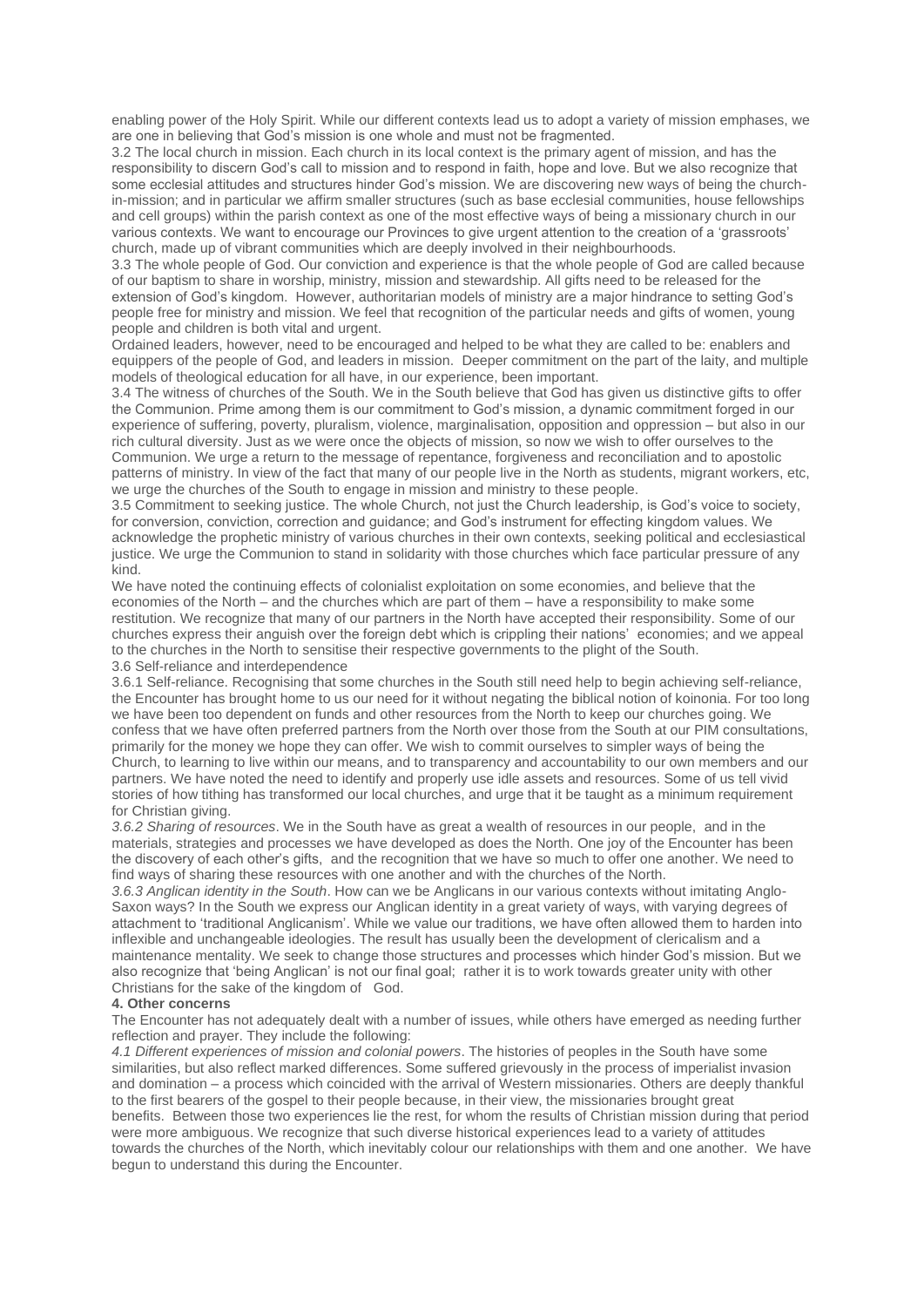*4.2 Understandings of mission*. Our different histories and theological traditions, and our varied contexts, have an effect on our understanding of how we share in God's mission. We have recognized that among us we emphasise different dimensions of and strategies for mission. While we are committed to thewhole mission of God (3.1 above), we see the need for further dialogue among ourselves about our understandings of mission. In the meantime we affirm the integrity of our respective emphases, which have been forged in our particular contexts and experiences.

*4.3 Living and witnessing to the uniqueness of Christ in pluralistic contexts*. One vital dimension of mission which has emerged during this Encounter has been the reality of living and witnessing among people of other faiths. We have not been able to give it the attention it deserves. This is one of those issues that calls for further study and listening to God in prayer on how to witness to the uniqueness of Christ in our contexts.

*4.4 The ministry of women*. While we dissociate ourselves from divisive sexism and feminism, we affirm the integrity of each person as made by God and the equal importance of their unique roles in the Church. *4.5 Young people – today's Church*. Youth representatives at the Encounter were concerned about the effect of the mass media – especially television – on the lives of young people. They called for people with vision and foresight to provide Christian alternatives. In addition the young people brought the following recommendations to our attention:

- Provincial youth policies should be developed and recognized by all dioceses and parishes, so that youth can freely serve in the Church.

- Each diocese should have a fulltime youth worker.
- Church leaders should be trained to be able to work with youth.
- Youth leadership training courses should be made available.
- A youth communication network is needed.
- Youth ministry should emphasise Christian commitment before it emphasizes denominational identity.
- There is a need to develop inter-generational programmes, especially in this international Year of the Family.
- We need to encourage youth in their ministries in the social and economic spheres.
- We need to encourage youth participation in worship.
- We need to include youth in the planning committee for the next South-South conference.

*4.6 Use of technology*. We have noted some concern about technologies such as computer networks, with questions raised about their control, appropriateness and cost. We encourage regions to explore computer applications for administration, communications, etc., and to see QUEST in particular as a tool for enhancing the ministry of the Church in the South. We urge that more awareness-raising and training in cost-effective computer applications be offered to churches in the South.

#### **5. The way forward**

The Church is 'a community of anticipation.' This Encounter is just the beginning of a process; and we recognize, with anticipation, that much remains to be done. To ensure the continuation of the South-to-South Encounter process, we commit ourselves to the following steps with a view to taking the Encounter further: 5.1 We appoint the following persons as **unpaid** secretaries to co-ordinate the follow-up of South-to-South relations:

The Ven James Wong (Asia) – Follow-up and Programmes Secretary

Mr Sergio Laurenti (Latin America) – Communications Secretary (Occasional Prayer/News Letter Editor) The Revd Mike McCoy (Africa) – Theological and Mission Secretary

5.2 We urge each Province to appoint an existing staff person as South-to-South link person.

5.3 We call for the holding of regional Encounters which are to be self-financed.

5.4 We encourage the South-to-South linking of companion dicoeses.

5.5. We encourage exchange visits between South dioceses involving lay and ordained people, and an emphasis on South-South Partners-in-Mission relationships.

5.6 We encourage the planning of a further 'Encounter in the South' before Lambeth 1998, which should include some North and ecumenical participants, and send a specific message to Lambeth.

5.7 We welcome the creation of a commission (known as 'Missio') to help the churches of the Communion 'to move more rapidly from maintenance to mission.' We anticipate that the South's participation will bring valuable input to Anglican mission-in-unity.

5.8 We support the formation of a South-to-South women's prayer network with a contact person in each Province, to encourage women's ministry, bearing in mind their calling and gifts, with particular emphasis on prayer, evangelism and holiness.

5.9 We support the proposal of young people at this Encounter to hold an Anglican Encounter in the South for young people in SE Asia in mid-1995.

5.10 We commit ourselves to having women and young people involved in the planning and implementation of any future Encounter.

5.11 We encourage the inculturation of our worship and liturgy in the South, and commend the findings of the 1993 consultation on liturgy in the African context, held in Kenya, for further study.

5.12 We wish to give urgent attention to including young people and children in worship, ministry and mission. 5.13 We encourage churches to use Whitsunday (or other locally suitable times) as Anglican Communion

Day, with an emphasis on mission in the South and the strengthening of ties. (In the South collections, love offerings, diocesan tithes, etc., could go to our ACC account for the support of further work for South-to-South Encounter).

5.14 We call for a biblical and theological re-examination of the issue of economic justice.